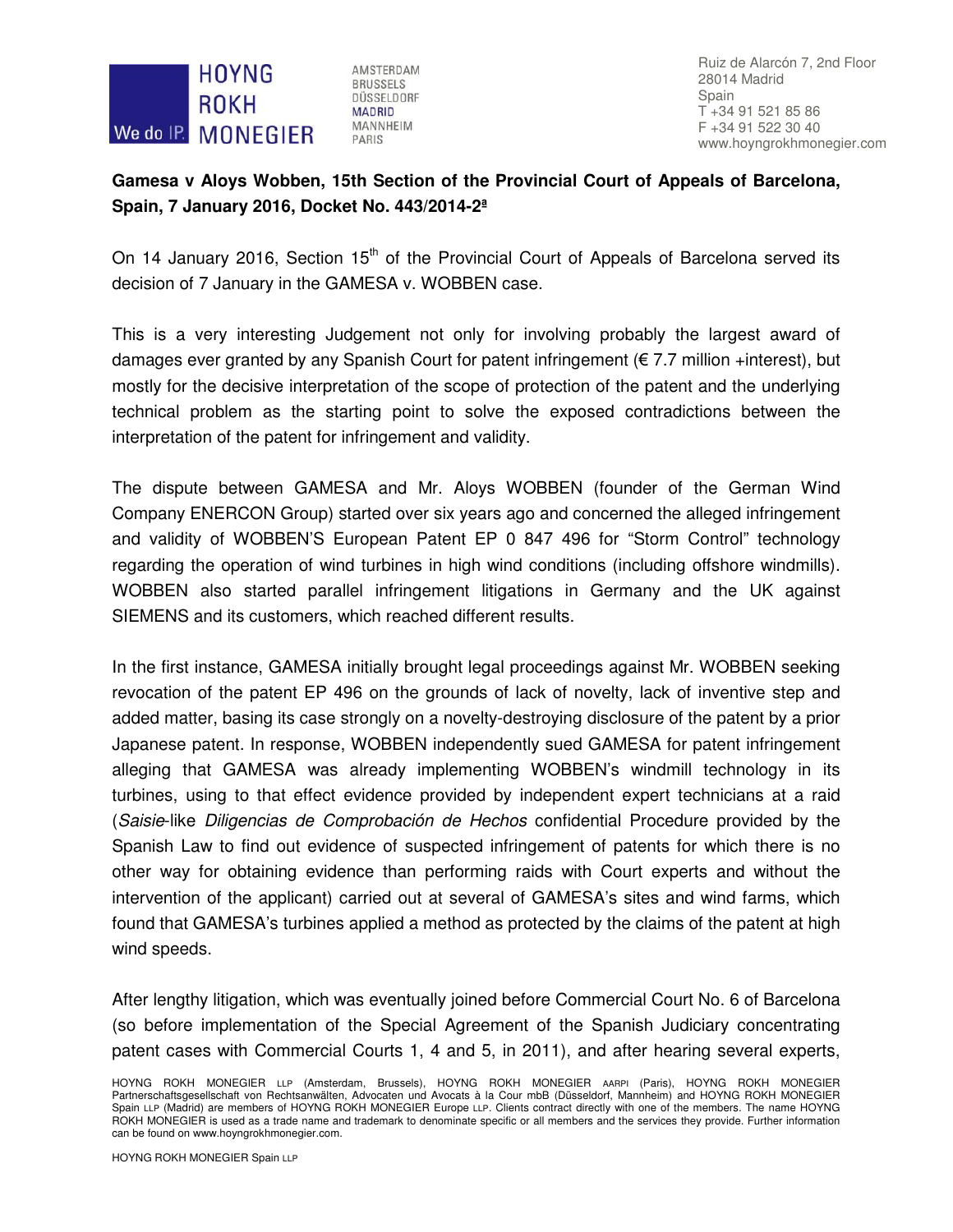## **HOYNG ROKH** We do IP. MONEGIER

AMSTERDAM **BRUSSELS** DÜSSELDORF **MADRID MANNHEIM** PARIS

Ruiz de Alarcón 7, 2nd Floor 28014 Madrid Spain T +34 91 521 85 86 F +34 91 522 30 40 www.hoyngrokhmonegier.com

the Court ruled against GAMESA at the end of 2013, dismissing the challenges to the patent's validity, declaring it infringed, and granting Mr. WOBBEN an injunction as well as close to  $\epsilon$  7.5 million (plus accrued interest) in damages.

Both parties appealed the Judgement of Commercial Court No. 6 of Barcelona in early 2014 before the Court of Appeals of Barcelona, GAMESA to overturn the finding of infringement, including a subsidiary petition to declare the invalidity of the patent for lack of inventive step and further subsidiary petitions to reduce the award of damages, and Mr. WOBBEN seeking an increase of that award.

On 7 January 2016 the Court of Appeals of Barcelona issued the decision of the panel of Section 15<sup>th</sup>, in which Hon. Judge Magistrate Ribelles Arellano was the rapporteur, revoking the Judgement of the Court of first instance and dismissing Mr. WOBBEN's complaint for patent infringement, without entering into studying the nullity of the patent which had been invoked as a subsidiary petition by GAMESA.

Unfortunately, since it did not need it to reach its decision, the Court of Appeals did neither enter into considering the very interesting questions raised in appeal by GAMESA and Mr. WOBBEN regarding the scope and limits to the award of damages (damages claimed to different players in a distribution chain). In this regard we must note that a change in the Spanish Appeal procedure would be highly desirable to obtain a decision on all counts brought before the Courts (like in some close jurisdictions), both to improve our Case Law and to limit the scope of revision of Higher Courts because if this Judgment is eventually subject to a Cassation Appeal before the Supreme Court, and this revokes the decision of the Court of Appeals, it would have to study those subsidiary counts for the first time, thus depriving the parties from an effective instance.

As commented above, what we find most interesting in this case, apart from the large award of damages now revoked, are the clear teachings by the Court of Appeals of Barcelona on the need to interpret the scope of protection of the patent claims in view of the technical problem solved by the invention in a consistent manner both to assess the validity of the patent and its infringement.

Actually the Court of Appeals expressly states (Sixth Legal Ground) that:

HOYNG ROKH MONEGIER LLP (Amsterdam, Brussels), HOYNG ROKH MONEGIER AARPI (Paris), HOYNG ROKH MONEGIER Partnerschaftsgesellschaft von Rechtsanwälten, Advocaten und Avocats à la Cour mbB (Düsseldorf, Mannheim) and HOYNG ROKH MONEGIER Spain LLP (Madrid) are members of HOYNG ROKH MONEGIER Europe LLP. Clients contract directly with one of the members. The name HOYNG ROKH MONEGIER is used as a trade name and trademark to denominate specific or all members and the services they provide. Further information can be found on www.hoyngrokhmonegier.com.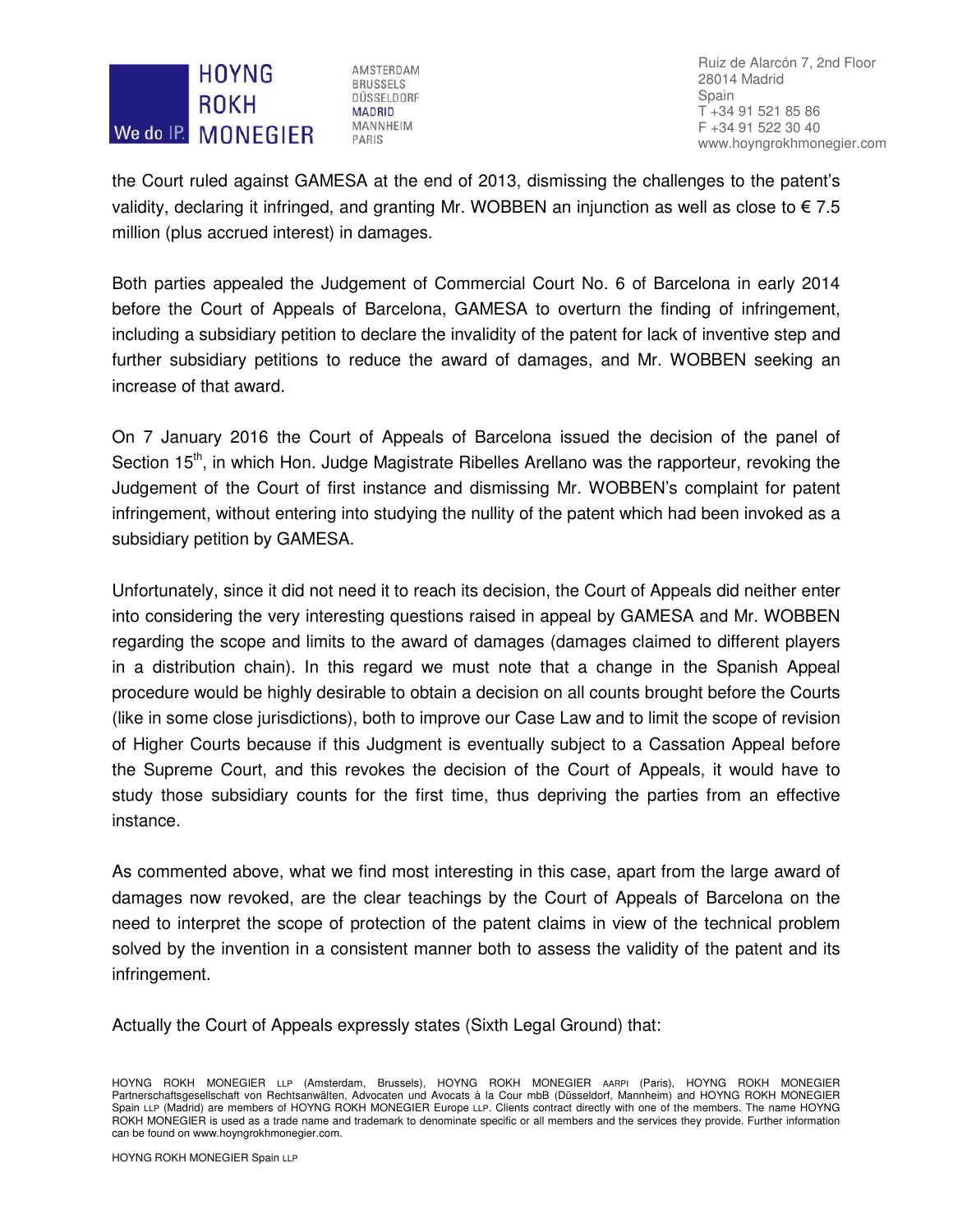## **HOYNG ROKH** We do IP. MONEGIER

AMSTERDAM **BRUSSELS** DÜSSELDORF **MADRID MANNHEIM** PARIS

Ruiz de Alarcón 7, 2nd Floor 28014 Madrid Spain T +34 91 521 85 86 F +34 91 522 30 40 www.hoyngrokhmonegier.com

"…We deem it convenient to start the analysis of the appeal setting out the scope of protection of the challenged patent and which is the technical problem which it intends to solve. The construction of the claims and determination of their scope of protection is essential both for the assessment of its validity and to elucidate whether there was an infringement or not."

The position of GAMESA on appeal, shared by the Court of Appeals, was to highlight the inherent contradiction in the First Instance judgement in that regard, rather than insisting on the invalidity of the patent, based on a subsidiary argument used in the first instance.

In its appeal, GAMESA alleged that the Commercial Court had followed Mr. WOBBEN's limited interpretation of the patent claims in order support the novelty and inventive step of the patent in comparison with the prior art references, which was nonetheless left aside when construing the patent claims afterwards for infringement, which was simply ratified on the basis of the evidence provided at a raid where the independent experts did not consider the validity of the patent but just restricted their role to a very limited assessment of the fulfillment of the features of the claims, without considering their scope in view of the description.

Thus, GAMESA alleged that the Commercial Court had maintained the validity of the patent claims considering as the essential characteristic of the invention the fact that the wind turbines continued operating when a extreme wind speed is reached, reducing their power and speed but never disconnecting and solving the problem of the so-called "reconnection hysteresis" (the loss of potential energy arising from the need to wait, after disconnection at a maximum wind speed, for the wind speed to lower down to a certain level before reconnecting).

All cited prior art references, where the reduction of power and speed were known, related to embodiments for turbines which eventually disconnected at a certain extreme speed and merely postponed but did not solve the hysteresis problem. This, which had been previously pointed out by the EPO's Opposition Division when it dealt with an opposition filed by VESTAS against the granting of the patent –as pointed out by the Court of Appeals–, was used by Mr. WOBBEN and endorsed by the Commercial Court of the first instance, to disregard that prior art when asserting the validity of the patent, despite the fact that such lack of disconnection or solving the hysteresis was not present in the claims but derived from the description.

HOYNG ROKH MONEGIER LLP (Amsterdam, Brussels), HOYNG ROKH MONEGIER AARPI (Paris), HOYNG ROKH MONEGIER Partnerschaftsgesellschaft von Rechtsanwälten, Advocaten und Avocats à la Cour mbB (Düsseldorf, Mannheim) and HOYNG ROKH MONEGIER Spain LLP (Madrid) are members of HOYNG ROKH MONEGIER Europe LLP. Clients contract directly with one of the members. The name HOYNG ROKH MONEGIER is used as a trade name and trademark to denominate specific or all members and the services they provide. Further information can be found on www.hoyngrokhmonegier.com.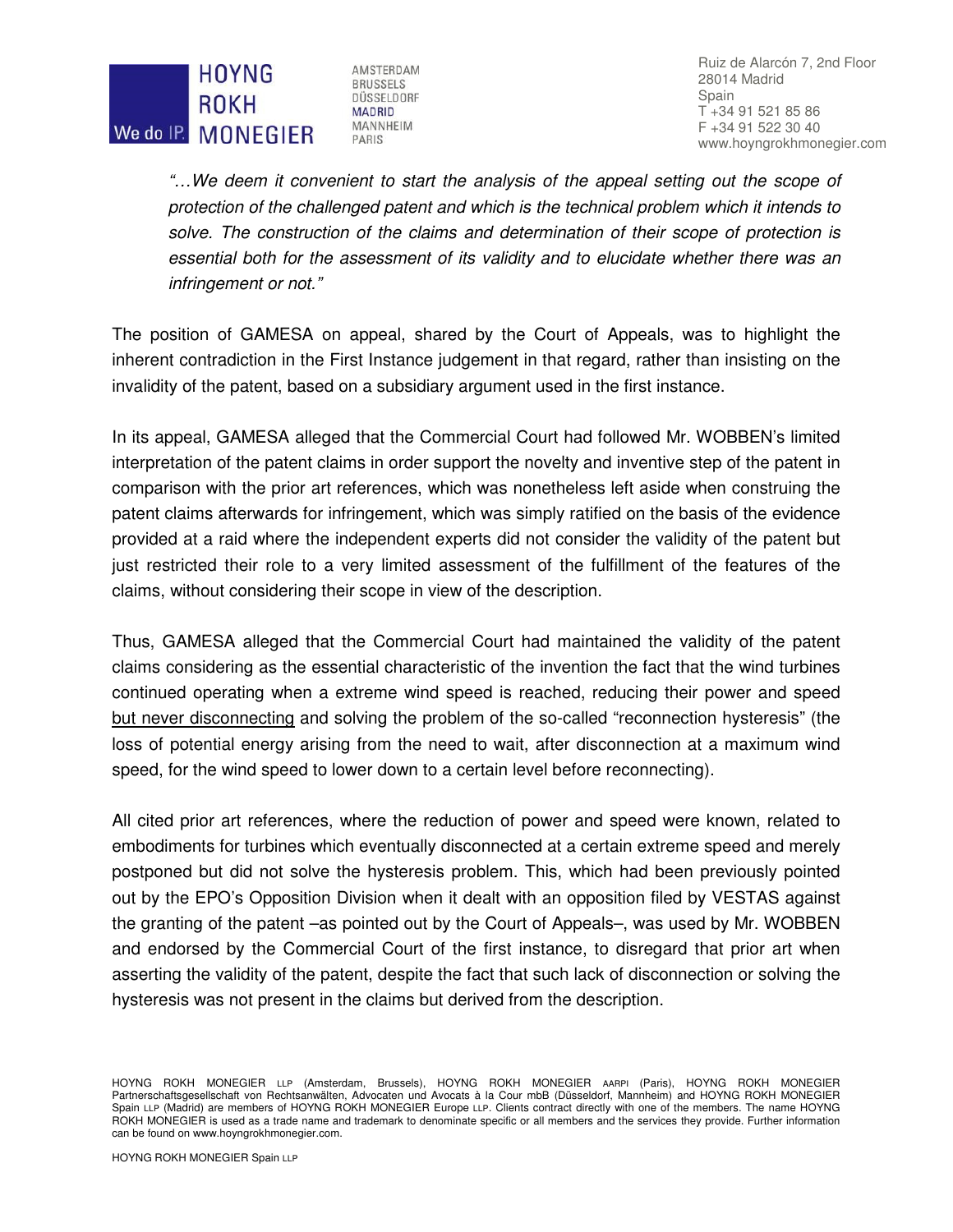## **HOYNG ROKH** We do IP. MONEGIER

AMSTERDAM **BRUSSELS** DÜSSELDORF **MADRID** MANNHEIM PARIS

Ruiz de Alarcón 7, 2nd Floor 28014 Madrid Spain T +34 91 521 85 86 F +34 91 522 30 40 www.hoyngrokhmonegier.com

On the other hand, however, when it came to analyze the patent infringement, the Commercial Court left aside that construction of the patent and considered that GAMESA's windmill turbines implemented the patented process even though they did shut down when a maximum wind speed was reached in order to avoid overloads, and still therefore did not solve the hysteresis problem.

GAMESA denounced this asymmetric evaluation of the scope of the patent, and asserted an alternative argument: GAMESA's embodiments did not solve the technical problem of the patent, for they eventually disconnected, but if it was found the patent comprised GAMESA's embodiments, then the patent should not be considered valid on the basis of the prior art disclosing embodiments which eventually also disconnected.

In its decision of 7 January 2016, the Provincial Court of Appeals of Barcelona pointed out to that contradiction, further to GAMESA's appeal and solved the contradiction by dismissing the infringement (Thirteenth Legal Ground, page 22):

"In summary, given that, as we have explained, the scope of protection of the patent only extends to those wind turbines which continue working without interruption and avoid any disconnection, thus solving with that the problem of the connection/disconnection hysteresis, we find that GAMESA's embodiments do not infringe the patent. They disconnect at a wind speed which is defined as "cutting speed" and show the same hysteresis problem, albeit at a higher speed. Moreover, such cutting speed (25 m/s), is comprised within the parameters that have been commonly considered as usual, that is, as a usual overload speed advising disconnection.

It is inconsistent that the judgment states that the "purpose of the patent **does not lie in the cutting or interruption** of the service of the wind turbine", after the wind reaches a critical speed, but "in continuing the operation of the wind turbine, that is, not stopping it but keeping on generating power with it according to requirements of the claims". Likewise it is also contradictory to hold, when analyzing the validity of the patent, that it departs from the prior art because it avoids any disconnection and also, on the contrary, that the existence of a cutting speed in GAMESA's wind turbines does not exclude infringement."

HOYNG ROKH MONEGIER LLP (Amsterdam, Brussels), HOYNG ROKH MONEGIER AARPI (Paris), HOYNG ROKH MONEGIER Partnerschaftsgesellschaft von Rechtsanwälten, Advocaten und Avocats à la Cour mbB (Düsseldorf, Mannheim) and HOYNG ROKH MONEGIER Spain LLP (Madrid) are members of HOYNG ROKH MONEGIER Europe LLP. Clients contract directly with one of the members. The name HOYNG ROKH MONEGIER is used as a trade name and trademark to denominate specific or all members and the services they provide. Further information can be found on www.hoyngrokhmonegier.com.